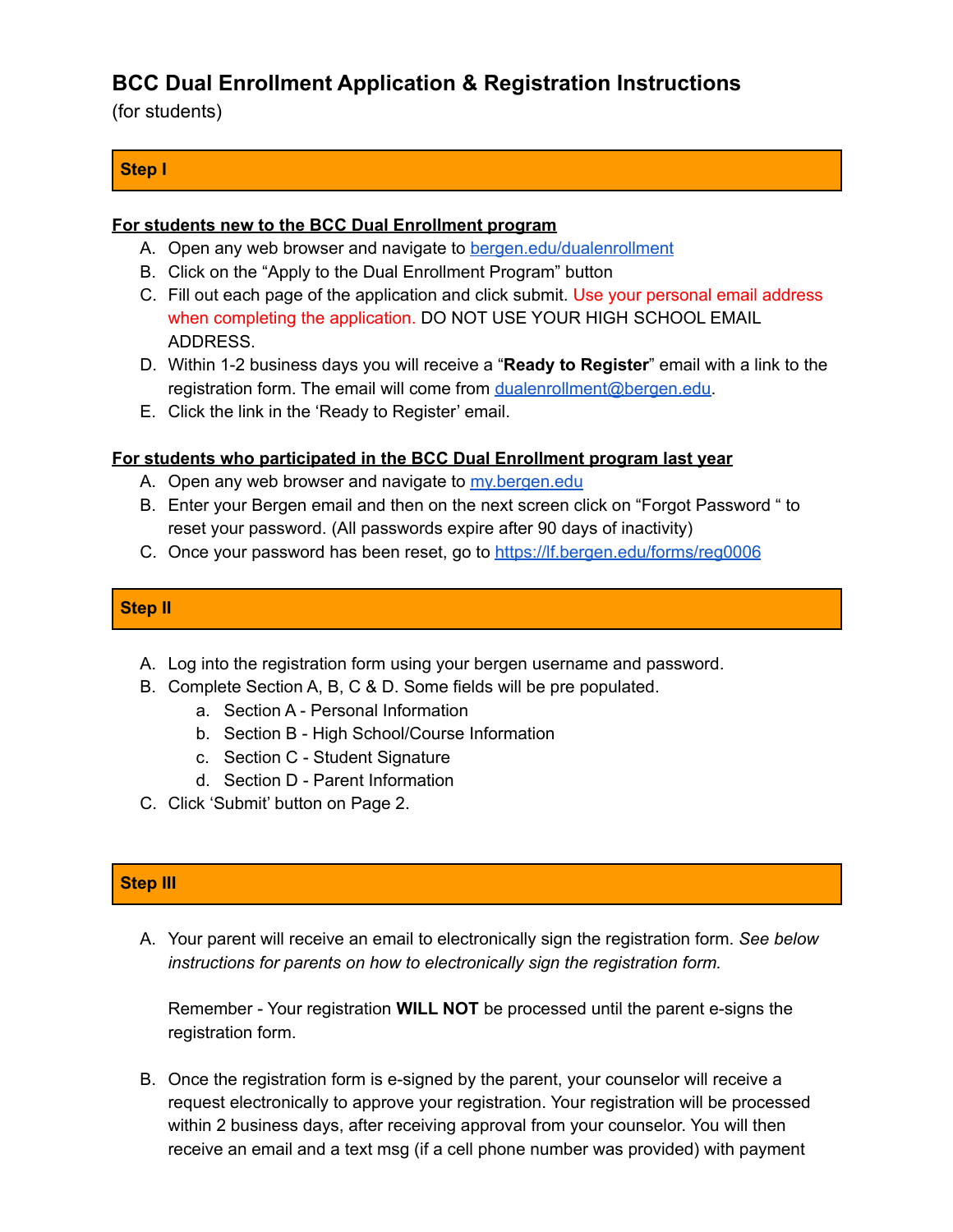instructions. The email will come from forms@bergen.edu with subject '*Dual Enrollment Form - Approved*'. Make sure you check your spam folder too. You can also check your balance and pay your bill by going to <https://my.bergen.edu>

For assistance with username, password or other technical issues, please contact the BCC Help Desk at 201-879-7109. For Help Desk hours please go to:

<https://bergen.edu/faculty-staff/information-technology/help-desk/>

*Please note passwords can only be reset at the request of the student. Parents/Counselors cannot call and request password resets.*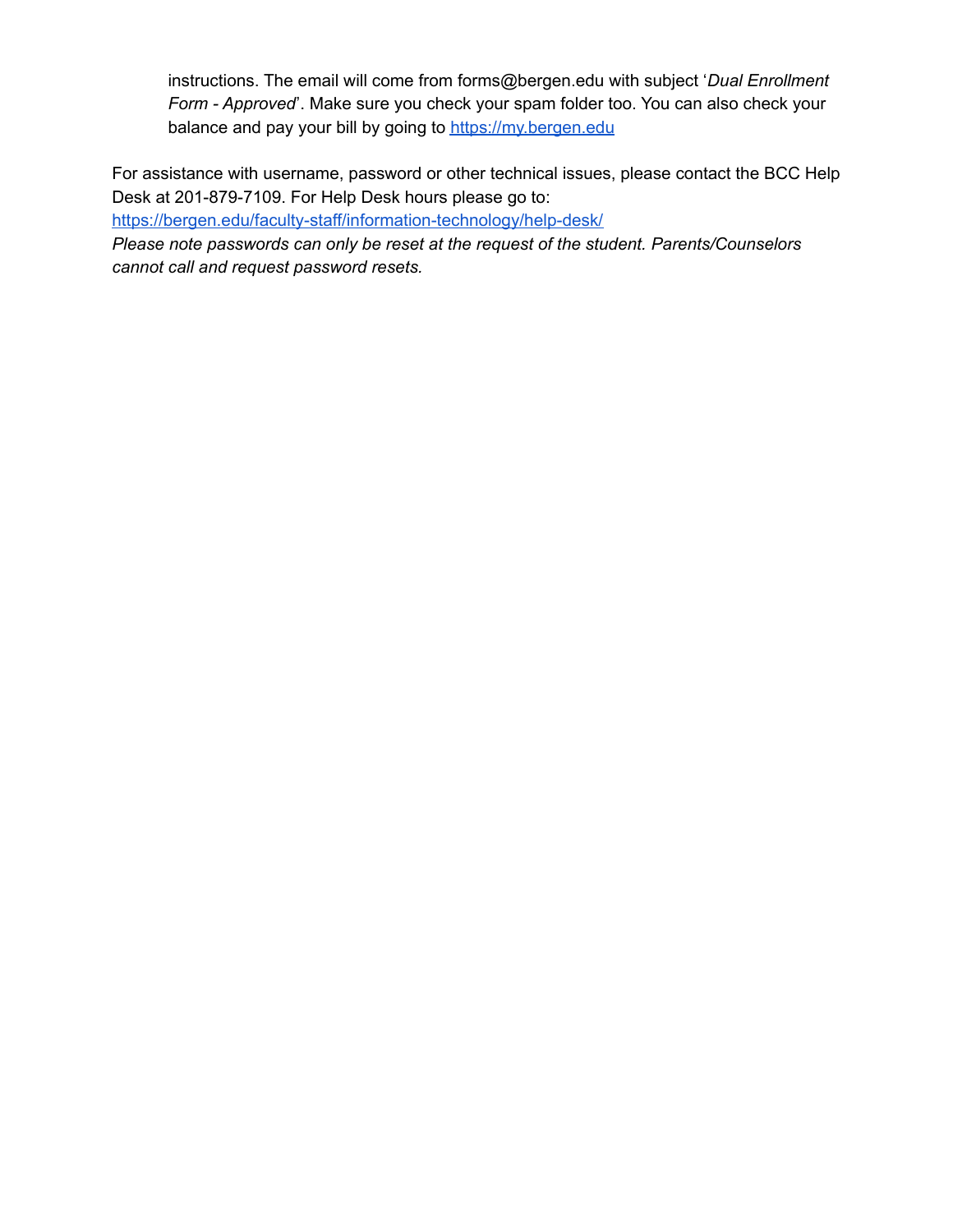## **BCC Dual Enrollment E-Sign Instructions**

(for parents)

- 1. Once your child completes the online BCC Dual Enrollment Registration form you will receive an email at the email address they provided in the form.
- 2. Log in to the email that was provided on the registration form.
- 3. You will see an email from 'OneSpan Sign' with the subject line "Bergen Community College Esign Account has added you as a Signer to "BCC Dual Enrollment Reg Form - <child's name>"

| $\equiv$ M Gmail | 苹 画 愚 屋<br>⊕ <del>Benam</del><br>$\circledR$<br>Q Search mail                                                                           |         |
|------------------|-----------------------------------------------------------------------------------------------------------------------------------------|---------|
| Compose          | $\boxdot \cdot \texttt{E} \texttt{O} \texttt{E} \texttt{E} \texttt{O} \texttt{E} \texttt{D} \texttt{E}$<br>$1-50$ of 341 $\leftarrow$ > |         |
|                  | Bergen Community College Esign Account has added you as a Signer to "BCC Dual Enrollment Reg Form - Nishika Gu<br>OneSpan Sign<br>⊡     | 2:53 PM |
| T Inhau          |                                                                                                                                         |         |

4. Open the email and click on ' Go to Documents'

| Bergen Community College Esign Account has added you as a Signer to "BCC Dual Enrollment Reg<br>$-$ letter $x$<br>Form -                                                                                              |                             |                | 亿 |
|-----------------------------------------------------------------------------------------------------------------------------------------------------------------------------------------------------------------------|-----------------------------|----------------|---|
| Onefiguan Sign vesign nonsity@tergen.edux<br>to me a<br>16.<br>×                                                                                                                                                      | 2.53 PM (7 minutes april 10 | m <sub>1</sub> |   |
| Bergen Community College Enge. Account has added you as a figure to "BCC Dual Exercisional Rag Form<br>-1.                                                                                                            |                             |                |   |
| Please review and complete "BCC Dual Exercises at Reg Form - The Control of the Second State of the Second State of Second                                                                                            |                             |                |   |
| <b>GO TO DOCUMENTS</b>                                                                                                                                                                                                |                             |                |   |
| This is a request for an e-signature for the Bergen Commonity College Dual Enrollment Registration Form your child completed. Please click<br>on 'do to bucument' above to lign the registration form electronically. |                             |                |   |
| If you have any questions, please do not healthis to contact the package overer directly. Thank you for a signing this package and serving trees?                                                                     |                             |                |   |
| Berges Community College<br>201-847-7007<br>latter, benefit because adu-                                                                                                                                              |                             |                |   |
| <b>JA Forward</b><br>4 <sub>1</sub> Reply                                                                                                                                                                             |                             |                |   |

5. Click 'Get Started'

| Welcome,                                                                                                                                 |                                               |  |  |
|------------------------------------------------------------------------------------------------------------------------------------------|-----------------------------------------------|--|--|
| As part of this transaction, you will need to perform the following tasks.                                                               |                                               |  |  |
| Your progress will be automatically saved. You may close this window at any time and come back using the link<br>you have been provided. |                                               |  |  |
| <b>B</b> Review Documents                                                                                                                |                                               |  |  |
| We have documents for you to fill out, sign or acknowledge.                                                                              |                                               |  |  |
| To Do                                                                                                                                    | Electronic Disclosures and Signatures Consent |  |  |
| To Do                                                                                                                                    | 134709                                        |  |  |
|                                                                                                                                          |                                               |  |  |
|                                                                                                                                          | <b>GET STARTED</b>                            |  |  |

6. Check the check box and click 'Accept'